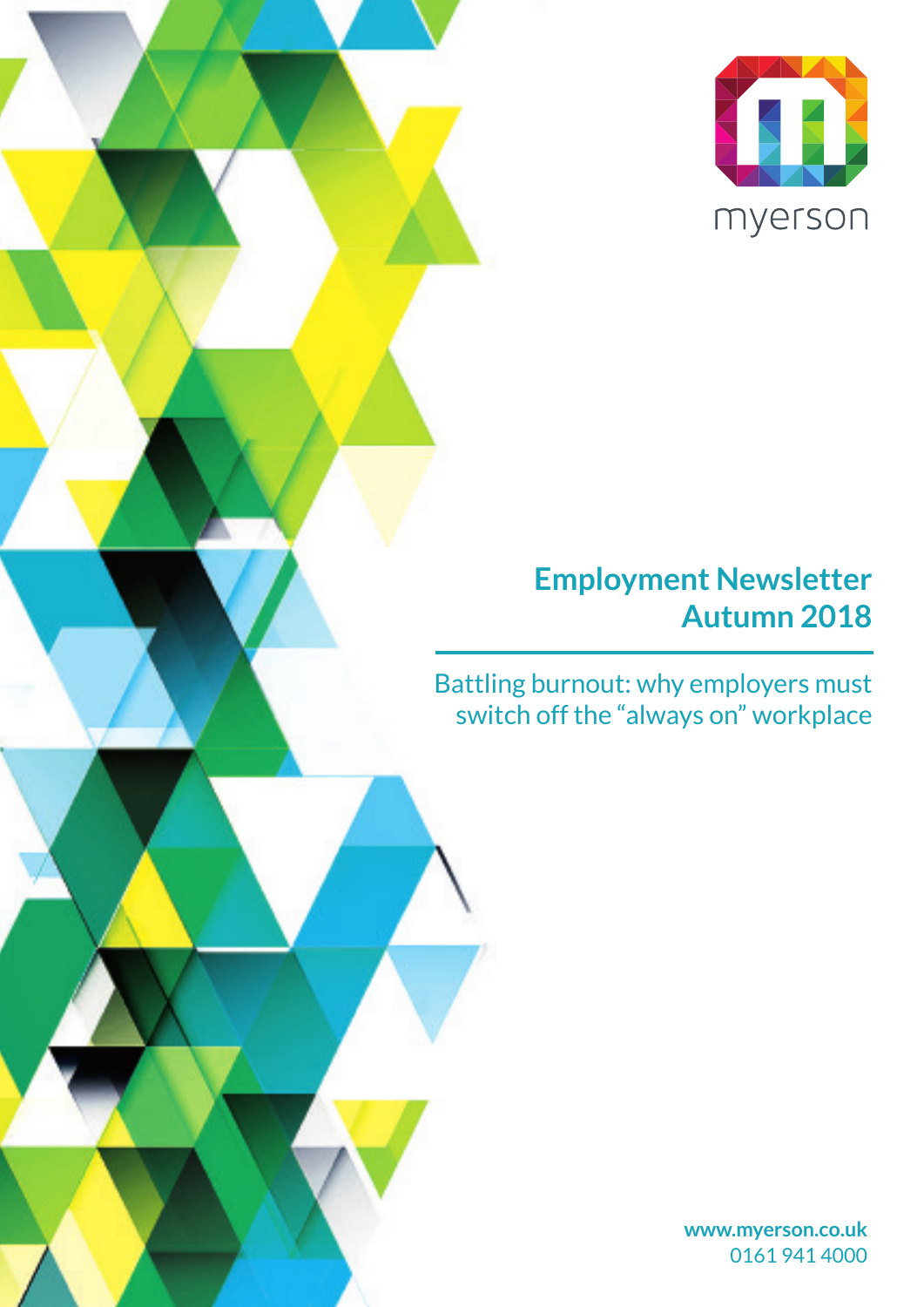

# Battling burnout: why employers must switch off the "always on" workplace

This Autumn we focus on the issue of overworking and the problems it poses for employers. Overworking is an overlooked problem that often contributes to a range of workplace issues, from low productivity and high staff turnover, to sickness absences and legal claims.

In a recent interview with The New York Times, business magnate Elon Musk described his 47th birthday. The normally upbeat entrepreneur said he spent the full 24 hours of his birthday at work pulling an "all-nighter". He admitted to regularly working 120 hours a week and noted that this has come at the expense of seeing his children and friends. While this might seem an extreme example, Musk's warped work ethic speaks to the "always on" work culture of the 21st Century, where technology and work seep into every aspect of our lives.

Admittedly, not all of us are attempting to colonise Mars, as Musk is, but we are working for longer than ever before. Many of you reading this article will be all too familiar with the latenight business calls and the incessant tide of work emails. In fact, at 42.3 hours per week (according to the World Economic Forum), the UK has the longest average full-time working week of any European country. At the same time, the Office for National Statistics reports that we took an average of just 4.1 sick days in 2017, the lowest number since records began. Despite this, in terms of productivity, a measurement of the output of each UK worker, the UK has been lagging behind the Eurozone and most of the G7 countries for years. We are not working harder, we are simply working longer.

### Working Time

Overworking is increasingly becoming a legal risk. Cases in Europe are pushing the boundaries on what we consider to be working time. In Ireland, a business executive was awarded €7,500 after arguing that she was required to deal with outof-hours work emails, some of which were sent after midnight.



**www.myerson.co.uk**

**03**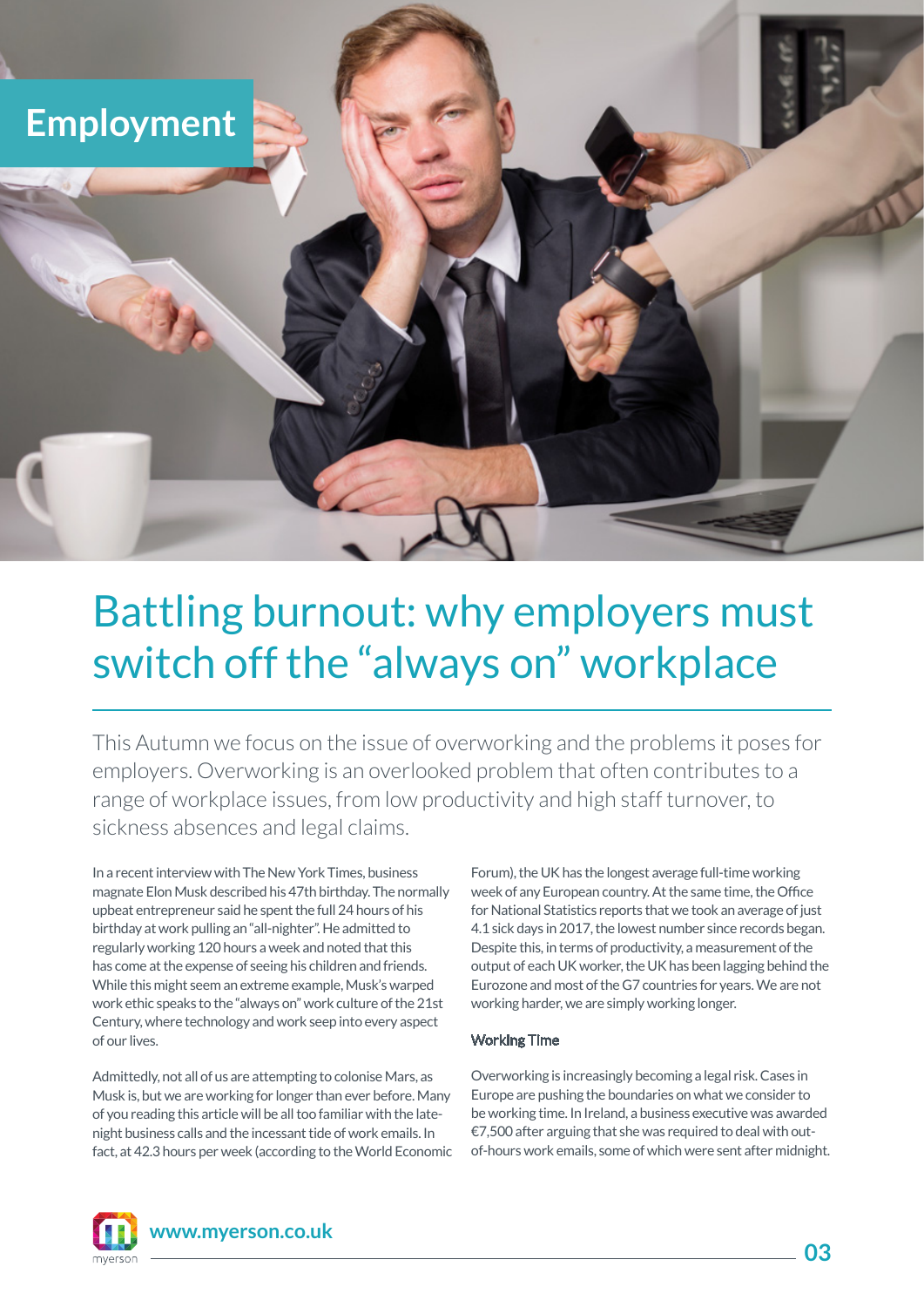## **Employment**

This led to her exceeding the 48-hour working week in Ireland's working time laws. In France, a company was ordered to pay an employee €60,000 for failing to honour her right to "switch off" after work from her phone and computer. The case was raised under France's new "right to disconnect" law, which was brought in to stop the "always on" work culture. Similar test cases are predicted to reach the UK before long and could expose employers to claims from employees working at unusual hours through mobile devices.

The Working Time Regulations 1998 (WTR) stipulate an unambiguous right in the UK to work no more than 48 hours per week (averaged over 17 weeks). However, this can be contracted out of in certain circumstances and this "opt out" is quite regularly used by employers in their contracts. Other entitlements under the WTR include a right to 11 consecutive hours' rest in any 24-hour period, one day off each week (or two consecutive days off in a fortnight) and a statutory right to 5.6 week's paid annual leave. However, what counts as working time towards these rights is not always clear. An employee is generally not seen as being at their employer's disposal until they arrive at the office. For example, normal commuting is not seen as working time, since employers cannot control where their staff live or how they travel to work. However, when travel is a requirement, such as for a travelling salesperson, this can count as working time. It is not normally viewed as working time if an employee chooses to send emails or take calls outside of the office. However, the point has not been tested with cases involving mobile devices and informal after-hours work. Such cases could pose difficult questions of the WTR, particularly where there are company policies or expectations that employees remain available and connected to the workplace.

The uncertainty around when employees are working should also concern payroll departments, as employers may also be underpaying their workers as a result. Most workers are entitled to receive the National Minimum Wage (NMW). There is also a higher rate National Living Wage (NLW) for those over 25 years of age. Employers who don't pay their workers correctly can face fines from HMRC, a bill for backpay and suffer reputational damage. 240 UK employers have been named and shamed by HMRC so far this year for not paying the NLW and NMW, including the likes of Wagamama and KFC. This non-compliance is normally unintentional and occurs because organisations do not have systems in place to record working time and wages effectively. The NMW regulations have not been tested by cases involving informal after-hours work and mobile devices. Overworking can also be difficult to track, as it often goes unrecorded and is unlikely to be reported by workaholics and those who feel pressured to work longer.

Just as overworking raises working time and pay issues, it can also be a threat to data security. It has become normal for employees to check work emails on their phones, download attachments or use file sharing software to access work files remotely. A study by the University of the West of England found that 54% of rail passengers on commuter lines into London had used the trains' Wi-Fi to handle work emails, whether on their way to work, or on their way home (and many more are thought to have used their mobile data). If managed incorrectly, remote methods of working could lead to data being lost or stolen, which can result in claims for compensation from effected parties and costly fines from the Information Commissioners Office. Employees that are working remotely, particularly in public or on unsecured Wi-Fi networks, will also be more susceptible to cybercrime and could present a weak link in an organisation's security. If software is not regularly updated and IT security policies are not implemented, the risk presented by data breaches and cybercrime rises significantly. An employer's liability under data protection laws for such data breaches is wide. The fact that a data breach occurs because of an employee working on a mobile device outside of the office is unlikely to help an employer avoid liability.

### Health

More worrying than the legal risks is the fact that this "always on" culture could be killing us. Working too much damages the body and the brain in two main ways: by boosting stress levels and by obstructing exercise, healthy eating and rest. When a research team at University College London analysed more than 10,000 civil servants in London, they discovered that workers completing three or more hours over the typical eight-hour day had a 60% higher risk of experiencing heartrelated problems than those who did not work overtime. Studies have also shown that overwork negatively impacts sleep, particularly when staring at the glare of a computer screen and not having time to clear your head before bed. In the short-term, this sleep shortfall can cause memory damage. In the long-term, it can increase the risk of obesity, heart disease, stroke, and diabetes.

As if the health implications weren't problem enough, the harmful effects of overworking can also be felt on an employer's balance sheet in the form of absences, resignations, rising health insurance costs and legal claims. Even a Scrooge-like employer should be able to appreciate these tangible, bottom-line costs to employees burning the midnight oil.



**www.myerson.co.uk**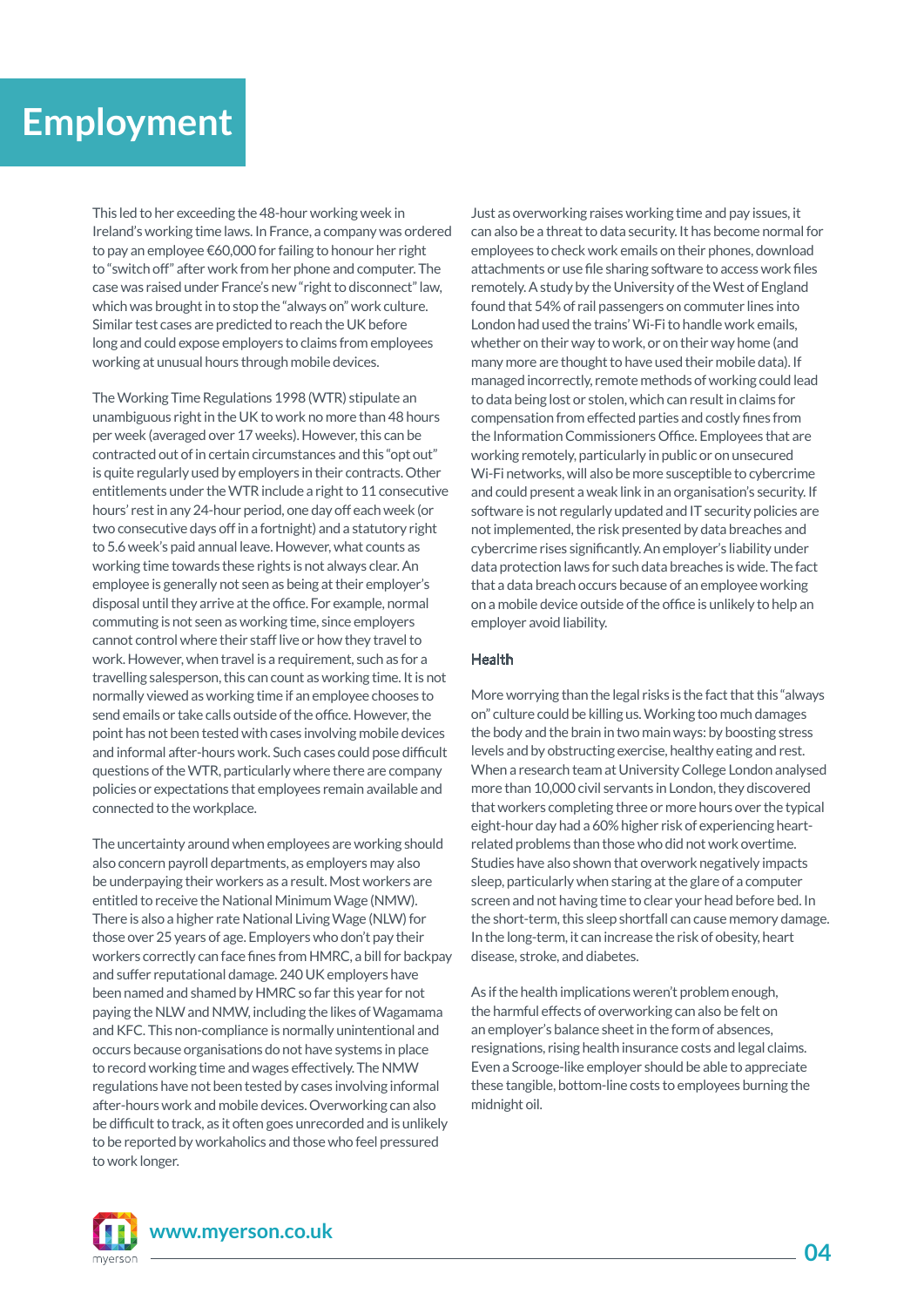## **Employment**

#### Discrimination

The discrimination risks attached to mental health issues are well-known to employers. Depression can qualify for protection from disability discrimination under the Equality Act 2010, along with many other mental health conditions. Disabled employees are entitled to a range of protections, including from being treated less favourably than someone who is not disabled; from policies or practices in the workplace that indirectly disadvantage them; from discrimination for something linked to their disability, such as needing more rest breaks or time off; not adjusting working conditions to help a disabled employee to work; and from offensive or degrading behaviour towards them. The danger is that, handled improperly, mental health issues sparked by overworking will develop into time-consuming and costly discrimination disputes.

#### **Workforce Disruption**

Overworking could also be damaging motivation and output. According to the Health and Safety Executive, absenteeism generally increased by 25% in 2016-17. Work-related stress, depression or anxiety affected 526,000 workers, with an average of 23.8 days lost per worker. Resignations have also been rising steadily since 2012. Meanwhile, a 2017 study by a UK-based company asked 1,989 office workers how much time they spent each working day "working productively". The response was two hours and 53 minutes. Instead of working, most respondents admitted to checking social media, browsing news websites or chatting with colleagues. It would be a stretch to blame overworking alone for these problems, but it is not too difficult to discern the picture of an unhappy UK workforce. The resignations and absences stemming from this dissatisfaction result in lost output, logistical expenses and recruitment costs for employers.

#### **Solutions**

There is a growing resistance calling for a re-think of working hours. "I believe that in this century, we can win a four-day working week, with decent pay for everyone," said Frances O'Grady, head of the Trades Union Congress, at the organisation's recent annual conference. This call followed trials of four-day weeks and six-hour days in countries like New Zealand and Sweden, which resulted in workers that were happier, healthier and more productive. Fundamental changes to the working week are not manageable for all businesses, but work-life balance should be considered by all employers and wellness programmes are becoming more popular amongst businesses.

Employers, like Elon Musk, who clock up the hours and push employees off a productivity cliff edge, would do well to reflect on where the traditional eight-hour working day comes from. In 1914, at a time when hours were long and worker rights were few, Henry Ford took the radical step of doubling his workers' pay and cutting shifts in his factories to eight hours. He was initially ridiculed for the bizarre move, but his competitors soon followed suit as production in his factories soared and costly accidents and mistakes were eliminated. The notion of having limits on working time spread around the world as best-practice, and something that was mutually beneficial for businesses and their workers. Over a century later, this lesson is in danger of being lost.

The solutions don't need to be extravagant or expensive, but the following points are a step in the right direction:

#### a) Engagement

Overworking won't show up on any records, so ask your employees to provide feedback on their hours and working conditions. This could be done through an anonymised survey looking into working hours, workload, the office environment and general job satisfaction. This data should allow you to tailor your initiatives to effectively target staff concerns.

#### b) Record keeping

An employer can mitigate against claims under the WTR and NMW regulations by accurately recording working time, holiday pay, wages and other earnings. Employers should consider using cloud-based software, which automates time-keeping and payroll processes and alleviates the administrative burden of spreadsheets and other manual recording methods.

#### c) Contracts and procedures

Ensure that your contracts clearly set out the hours that employees will be expected to work. If staff are exceeding their 48-hour weekly working time limit, consider whether this is necessary. If so, ask them to sign a letter opting-out of this requirement of the WTR. Employers should also review their sickness absence procedures, with the aim of encouraging a dialogue with absent employees and helping them to return to work.

#### d) Management training

A positive example from management might be needed.



**www.myerson.co.uk**